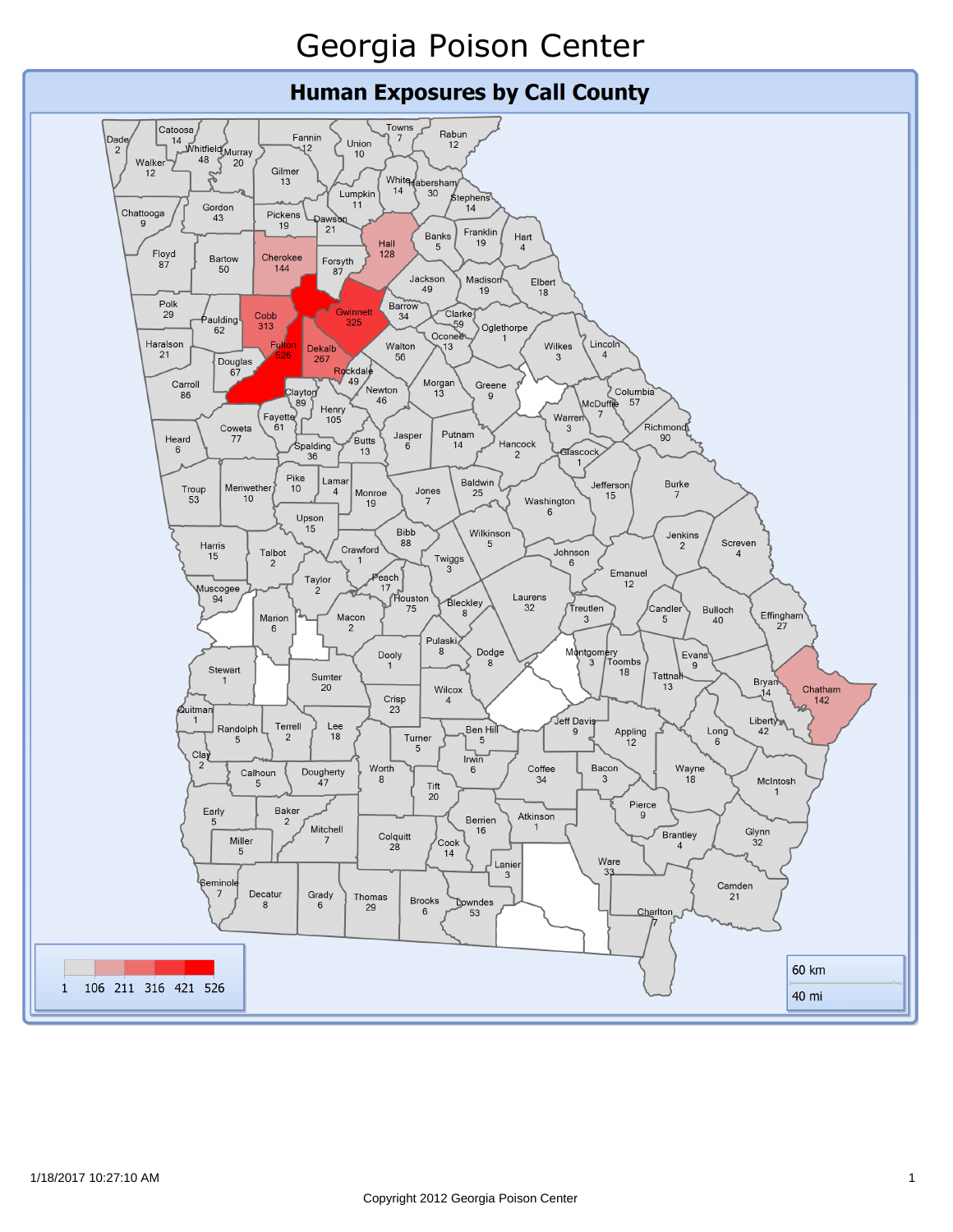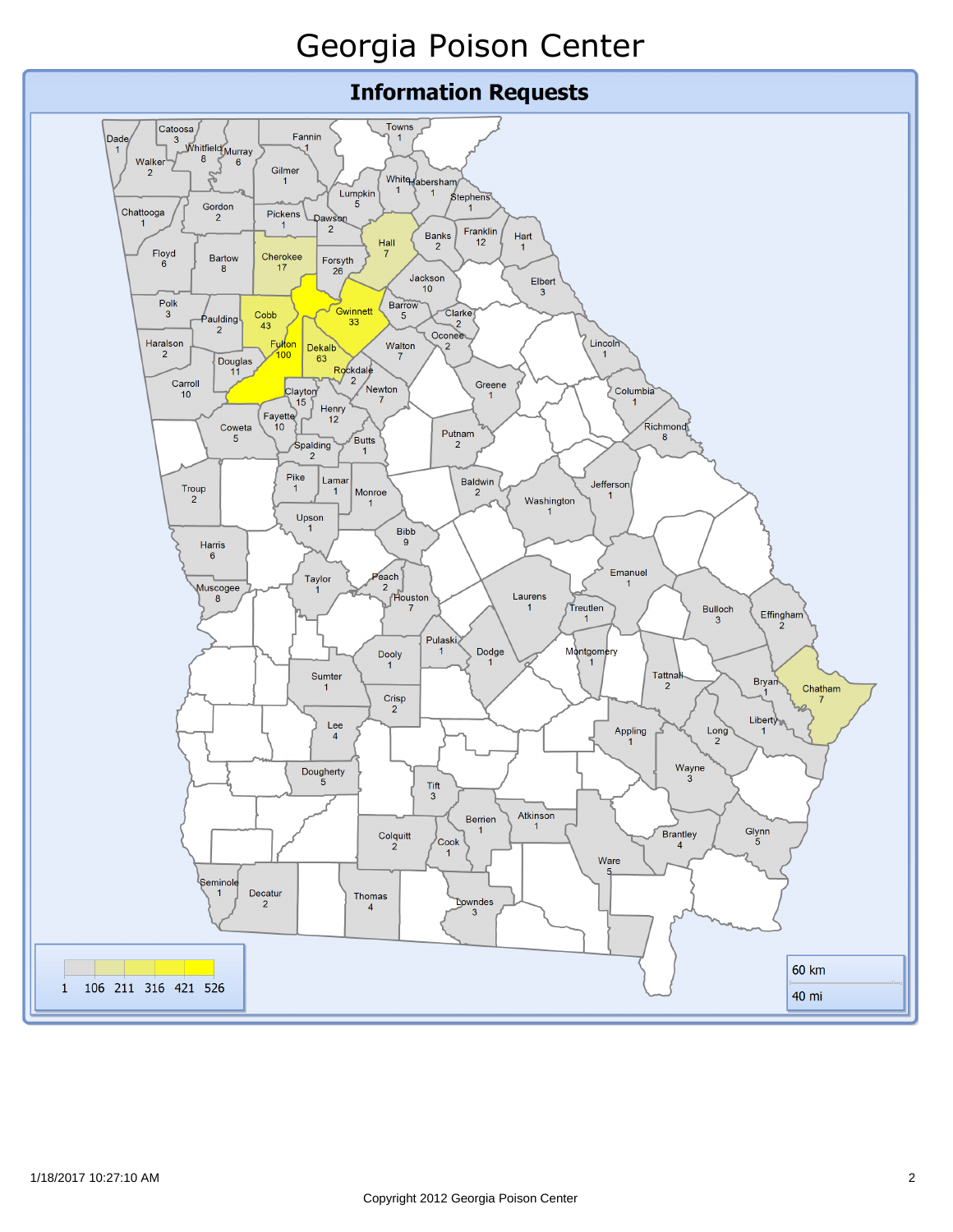| <b>County</b>         | Population | <b>Exposures</b>        | <b>Exposures</b><br>per 1,000<br>people | Info Requests Info Requests | per 1,000<br>people |
|-----------------------|------------|-------------------------|-----------------------------------------|-----------------------------|---------------------|
|                       |            | 1                       | 0.0000                                  | 11                          | 0.0000              |
| Ada                   |            | 0                       | 0.0000                                  | 1                           | 0.0000              |
| Adams                 |            | $\overline{2}$          | 0.0000                                  | $\mathbf 0$                 | 0.0000              |
| Aiken                 |            | 11                      | 0.0000                                  | $\overline{2}$              | 0.0000              |
| Alamance              |            | $\mathbf 1$             | 0.0000                                  | $\mathbf 0$                 | 0.0000              |
| Alameda               |            | 1                       | 0.0000                                  | 1                           | 0.0000              |
| Albany                |            | $\overline{\mathbf{c}}$ | 0.0000                                  | $\mathbf 0$                 | 0.0000              |
| Albemarle             |            | 2                       | 0.0000                                  | $\mathbf 0$                 | 0.0000              |
| Alexander             |            | 3                       | 0.0000                                  | $\mathbf 0$                 | 0.0000              |
| Alexandria City       |            | 1                       | 0.0000                                  | $\mathbf 0$                 | 0.0000              |
| Allegheny             |            | $\mathbf 1$             | 0.0000                                  | $\mathbf 0$                 | 0.0000              |
| Allen                 |            | 1                       | 0.0000                                  | $\mathbf 0$                 | 0.0000              |
| Anne Arundel          |            | $\overline{7}$          | 0.0000                                  | $\mathbf 0$                 | 0.0000              |
| Appling               | 18,236     | 12                      | 240.1843                                | 1                           | 20.0154             |
| Arapahoe              |            | 1                       | 0.0000                                  | $\mathbf 0$                 | 0.0000              |
| Armstrong             |            | 2                       | 0.0000                                  | $\overline{2}$              | 0.0000              |
| Atkinson              | 8,375      | $\mathbf{1}$            | 43.5821                                 | 1                           | 43.5821             |
| Bacon                 | 11,096     | 3                       | 98.6842                                 | $\mathbf 0$                 | 0.0000              |
| <b>Baker</b>          | 3,451      | 2                       | 211.5329                                | $\mathbf 0$                 | 0.0000              |
| <b>Baldwin</b>        | 45,720     | 25                      | 199.5844                                | $\overline{2}$              | 15.9668             |
| <b>Baltimore City</b> |            | 1                       | 0.0000                                  | $\mathbf 0$                 | 0.0000              |
| <b>Banks</b>          | 18,395     | 5                       | 99.2117                                 | $\overline{2}$              | 39.6847             |
| Barnstable            |            | 1                       | 0.0000                                  | $\mathbf 0$                 | 0.0000              |
| <b>Barrow</b>         | 69,367     | 34                      | 178.9035                                | 5                           | 26.3093             |
| <b>Bartow</b>         | 100,157    | 50                      | 182.2139                                | 8                           | 29.1542             |
| Beaufort              |            | 6                       | 0.0000                                  | $\pmb{0}$                   | 0.0000              |
| Bell                  |            | 5                       | 0.0000                                  | $\pmb{0}$                   | 0.0000              |
| Ben Hill              | 17,634     | 5                       | 103.4933                                | $\pmb{0}$                   | 0.0000              |
| Benton                |            | $\mathbf 1$             | 0.0000                                  | $\pmb{0}$                   | 0.0000              |
| Berkeley              |            | 1                       | 0.0000                                  | $\pmb{0}$                   | 0.0000              |
| Berrien               | 19,286     | 16                      | 302.8103                                | 1                           | 18.9256             |
| Bexar                 |            | 2                       | 0.0000                                  | $\pmb{0}$                   | 0.0000              |
| <b>Bibb</b>           | 155,547    | 88                      | 206.4971                                | $\boldsymbol{9}$            | 21.1190             |
| Bleckley              | 13,063     | $\,8\,$                 | 223.5321                                | $\pmb{0}$                   | 0.0000              |
| <b>Blount</b>         |            | $\mathbf 1$             | 0.0000                                  | $\pmb{0}$                   | 0.0000              |
| <b>Bradley</b>        |            | 1                       | 0.0000                                  | 1                           | 0.0000              |
| <b>Brantley</b>       | 18,411     | $\overline{4}$          | 79.3004                                 | 4                           | 79.3004             |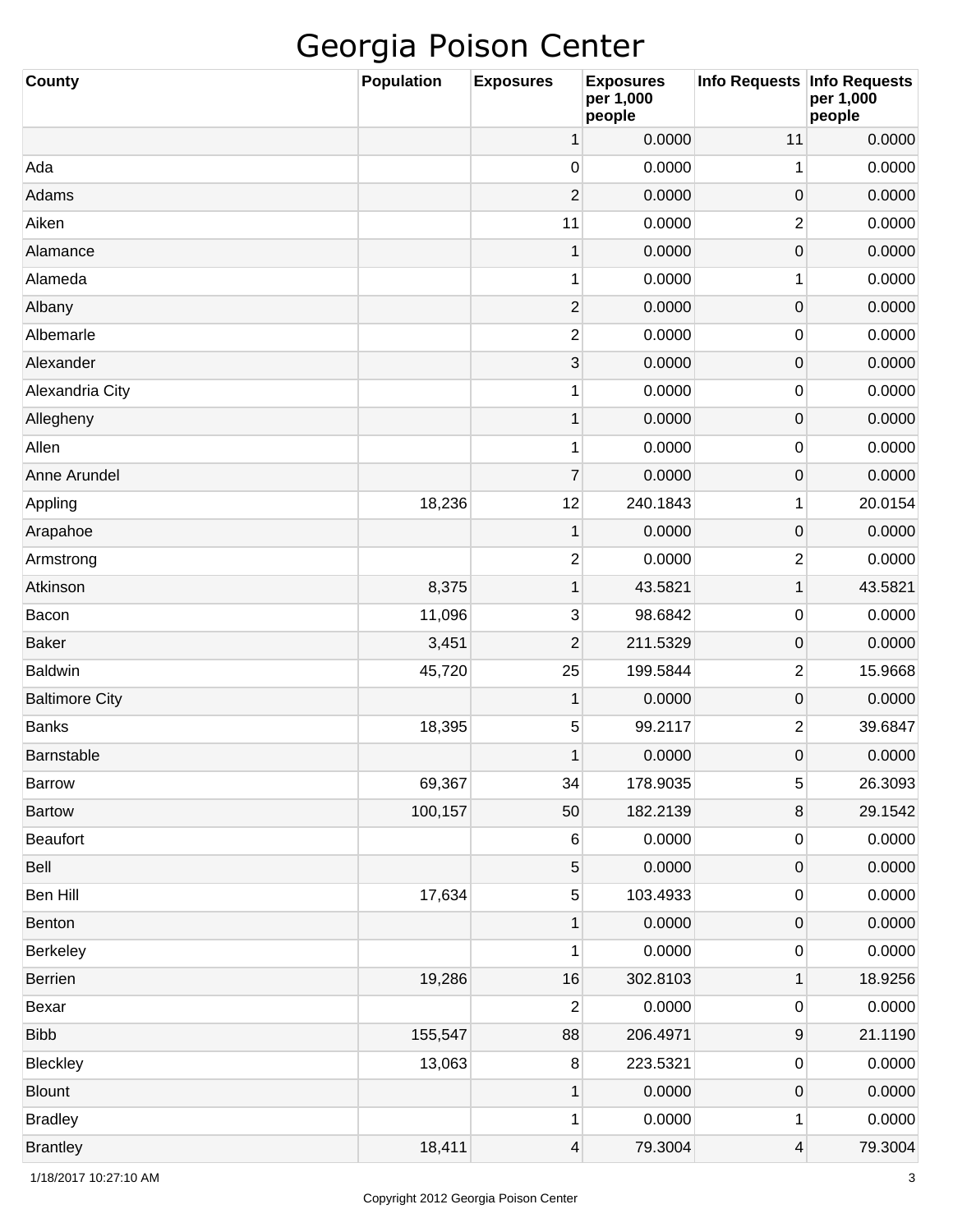| <b>County</b>               | <b>Population</b> | <b>Exposures</b> | <b>Exposures</b><br>per 1,000<br>people | Info Requests   Info Requests | per 1,000<br>people |
|-----------------------------|-------------------|------------------|-----------------------------------------|-------------------------------|---------------------|
| <b>Brooks</b>               | 16,243            | 6                | 134.8273                                | 0                             | 0.0000              |
| <b>Broward</b>              |                   | 0                | 0.0000                                  | 1                             | 0.0000              |
| <b>Brunswick</b>            |                   | 0                | 0.0000                                  | 1                             | 0.0000              |
| <b>Bryan</b>                | 30,233            | 14               | 169.0206                                | 1                             | 12.0729             |
| Buchanan                    |                   | 1                | 0.0000                                  | 0                             | 0.0000              |
| <b>Bulloch</b>              | 70,217            | 40               | 207.9269                                | 3                             | 15.5945             |
| <b>Buncombe</b>             |                   | $\overline{c}$   | 0.0000                                  | 1                             | 0.0000              |
| <b>Burke</b>                | 23,316            | $\overline{7}$   | 109.5814                                | 0                             | 0.0000              |
| Burlington                  |                   | $\mathbf{2}$     | 0.0000                                  | 0                             | 0.0000              |
| <b>Butts</b>                | 23,655            | 13               | 200.5918                                | 1                             | 15.4301             |
| Cabarrus                    |                   | 1                | 0.0000                                  | 0                             | 0.0000              |
| Cache                       |                   | 1                | 0.0000                                  | 0                             | 0.0000              |
| Caddo                       |                   | 3                | 0.0000                                  | 1                             | 0.0000              |
| Calhoun                     | 6,694             | 5                | 272.6322                                | 0                             | 0.0000              |
| Camden                      | 50,513            | 21               | 151.7431                                | 0                             | 0.0000              |
| Candler                     | 10,998            | 5                | 165.9393                                | 0                             | 0.0000              |
| Carlton                     |                   | 1                | 0.0000                                  | 0                             | 0.0000              |
| Carroll                     | 110,527           | 86               | 284.0030                                | 10                            | 33.0236             |
| Catawba                     |                   | 1                | 0.0000                                  | 0                             | 0.0000              |
| Catoosa                     | 63,942            | 14               | 79.9162                                 | 3                             | 17.1249             |
| Chambers                    |                   | 5                | 0.0000                                  | 0                             | 0.0000              |
| Charleston                  |                   | $\,6$            | 0.0000                                  | 0                             | 0.0000              |
| <b>Charlottesville City</b> |                   | 1                | 0.0000                                  | 0                             | 0.0000              |
| Charlton                    | 12,171            | $\overline{7}$   | 209.9252                                | $\mathsf 0$                   | 0.0000              |
| Chatham                     | 265,128           | 142              | 195.4905                                | 7                             | 9.6369              |
| Chattooga                   | 26,015            | 9                | 126.2733                                | 1                             | 14.0304             |
| Cherokee                    | 214,346           | 144              | 245.2110                                | 17                            | 28.9485             |
| Chesapeake City             |                   | $\mathbf{1}$     | 0.0000                                  | 0                             | 0.0000              |
| Christian                   |                   | 1                | 0.0000                                  | 0                             | 0.0000              |
| Citrus                      |                   | $\mathbf{1}$     | 0.0000                                  | 0                             | 0.0000              |
| Clark                       |                   | $\mathbf{3}$     | 0.0000                                  | 0                             | 0.0000              |
| Clarke                      | 116,714           | 59               | 184.5109                                | $\mathbf 2$                   | 6.2546              |
| Clay                        | 3,183             | 2                | 229.3434                                | 0                             | 0.0000              |
| Clayton                     | 259,424           | 89               | 125.2197                                | 15                            | 21.1044             |
| Cleveland                   |                   | 3                | 0.0000                                  | 0                             | 0.0000              |
| Clinton                     |                   | $\mathbf{1}$     | 0.0000                                  | 0                             | 0.0000              |
| Coahoma                     |                   | 1                | 0.0000                                  | 0                             | 0.0000              |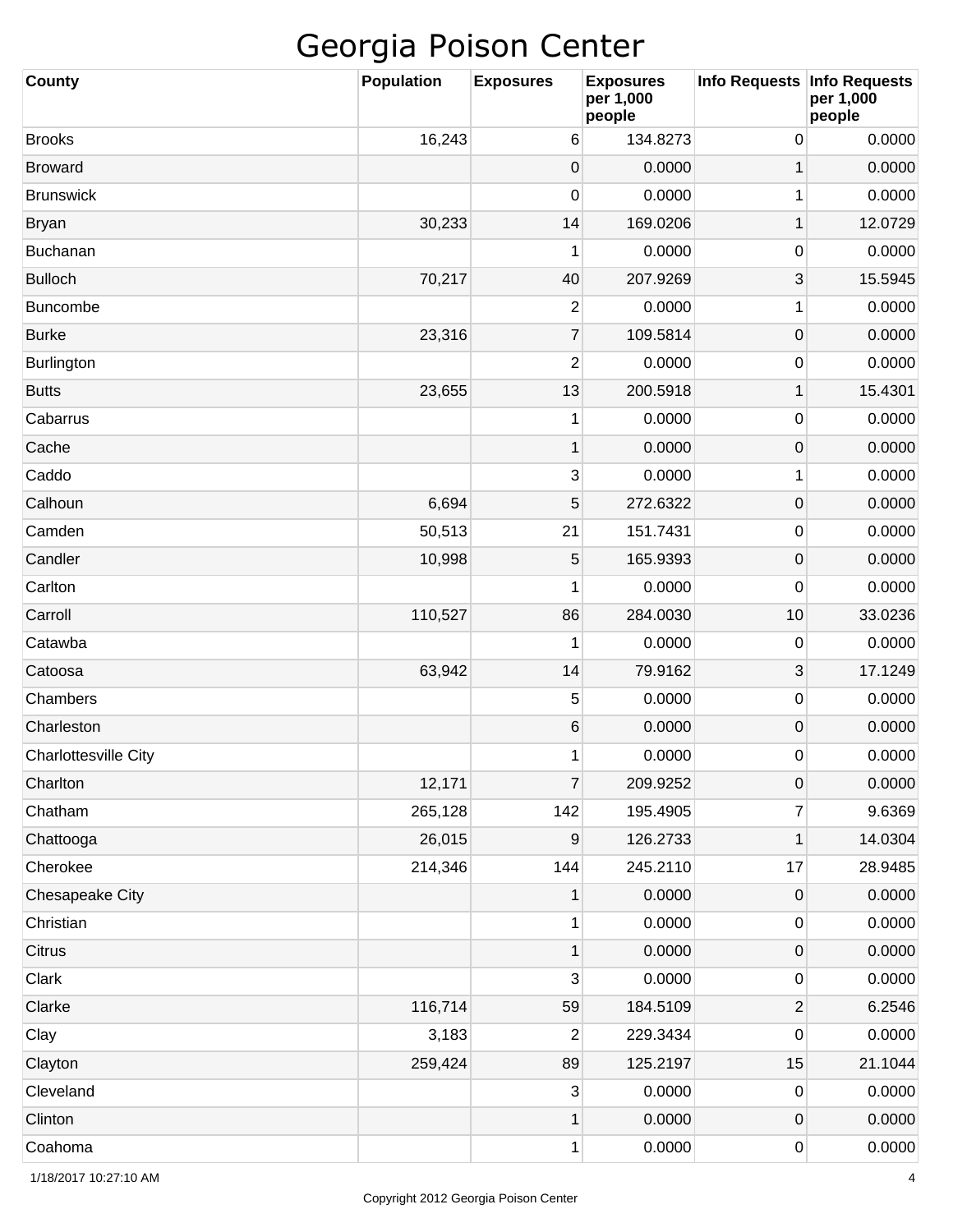| <b>County</b>        | <b>Population</b> | <b>Exposures</b>        | <b>Exposures</b><br>per 1,000<br>people | Info Requests   Info Requests | per 1,000<br>people |
|----------------------|-------------------|-------------------------|-----------------------------------------|-------------------------------|---------------------|
| Cobb                 | 688,078           | 313                     | 166.0350                                | 43                            | 22.8099             |
| Coffee               | 42,356            | 34                      | 292.9927                                | 0                             | 0.0000              |
| Colquitt             | 45,498            | 28                      | 224.6253                                | $\overline{2}$                | 16.0447             |
| Columbia             | 124,053           | 57                      | 167.7106                                | 1                             | 2.9423              |
| Columbus             |                   | 1                       | 0.0000                                  | $\mathsf{O}\xspace$           | 0.0000              |
| Contra Costa         |                   | $\mathbf{2}$            | 0.0000                                  | 0                             | 0.0000              |
| Cook                 | 17,212            | 14                      | 296.8859                                | $\mathbf 1$                   | 21.2061             |
| Coweta               | 127,317           | 77                      | 220.7482                                | 5                             | 14.3343             |
| Crawford             | 12,630            | 1                       | 28.8994                                 | $\mathsf{O}\xspace$           | 0.0000              |
| Crisp                | 23,439            | 23                      | 358.1637                                | $\overline{2}$                | 31.1447             |
| Cumberland           |                   | $\boldsymbol{9}$        | 0.0000                                  | $\mathsf{O}\xspace$           | 0.0000              |
| Curry                |                   | 1                       | 0.0000                                  | 0                             | 0.0000              |
| Cuyahoga             |                   | $\mathbf{1}$            | 0.0000                                  | $\mathsf{O}\xspace$           | 0.0000              |
| Dade                 | 16,633            | $\mathbf{2}$            | 43.8887                                 | 1                             | 21.9443             |
| Dale                 |                   | $\mathbf{1}$            | 0.0000                                  | $\mathsf{O}\xspace$           | 0.0000              |
| Dallas               |                   | 5                       | 0.0000                                  | 0                             | 0.0000              |
| Dauphin              |                   | $\mathbf{1}$            | 0.0000                                  | $\mathsf{O}\xspace$           | 0.0000              |
| Davidson             |                   | 4                       | 0.0000                                  | 0                             | 0.0000              |
| Davie                |                   | 1                       | 0.0000                                  | $\mathsf{O}\xspace$           | 0.0000              |
| Dawson               | 22,330            | 21                      | 343.2602                                | $\overline{c}$                | 32.6914             |
| Decatur              | 27,842            | 8                       | 104.8775                                | $\overline{2}$                | 26.2194             |
| Dekalb               | 691,893           | 267                     | 140.8527                                | 63                            | 33.2349             |
| Delaware             |                   | 1                       | 0.0000                                  | 0                             | 0.0000              |
| Denton               |                   | 1                       | 0.0000                                  | 0                             | 0.0000              |
| Denver               |                   | $\mathbf{2}$            | 0.0000                                  | $\mathsf{O}\xspace$           | 0.0000              |
| Dickson              |                   | 1                       | 0.0000                                  | 1                             | 0.0000              |
| District of Columbia |                   | 3                       | 0.0000                                  | $\mathsf{O}\xspace$           | 0.0000              |
| Dodge                | 21,796            | $\bf 8$                 | 133.9695                                | 1                             | 16.7462             |
| Dona Ana             |                   | 1                       | 0.0000                                  | $\mathsf{O}\xspace$           | 0.0000              |
| Dooly                | 14,918            | 1                       | 24.4671                                 | 1                             | 24.4671             |
| Door                 |                   | $\mathbf{2}$            | 0.0000                                  | $\mathsf{O}\xspace$           | 0.0000              |
| Dorchester           |                   | $\overline{\mathbf{c}}$ | 0.0000                                  | 0                             | 0.0000              |
| Dougherty            | 94,565            | 47                      | 181.4096                                | 5                             | 19.2989             |
| Douglas              | 132,403           | 67                      | 184.7013                                | 11                            | 30.3241             |
| Du Page              |                   | 1                       | 0.0000                                  | $\mathsf{O}\xspace$           | 0.0000              |
| Durham               |                   | $\overline{c}$          | 0.0000                                  | 0                             | 0.0000              |
| Duval                |                   | $\boldsymbol{7}$        | 0.0000                                  | 0                             | 0.0000              |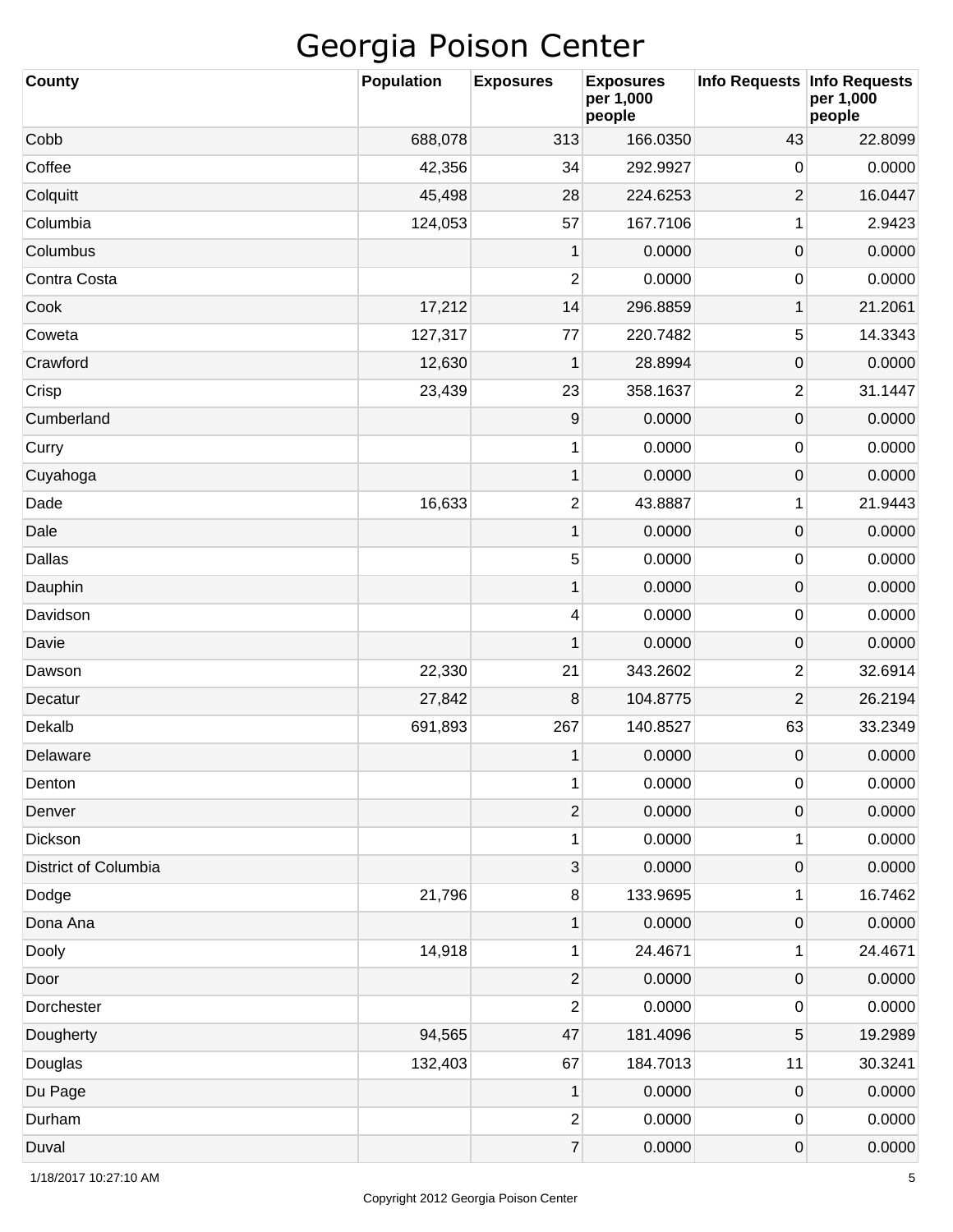| County             | <b>Population</b> | <b>Exposures</b>          | <b>Exposures</b><br>per 1,000<br>people | Info Requests           | <b>Info Requests</b><br>per 1,000<br>people |
|--------------------|-------------------|---------------------------|-----------------------------------------|-------------------------|---------------------------------------------|
| Early              | 11,008            | 5                         | 165.7885                                | 0                       | 0.0000                                      |
| Eau Claire         |                   | 1                         | 0.0000                                  | 0                       | 0.0000                                      |
| Effingham          | 52,250            | 27                        | 188.6124                                | $\overline{c}$          | 13.9713                                     |
| El Paso            |                   | 6                         | 0.0000                                  | 0                       | 0.0000                                      |
| Elbert             | 20,166            | 18                        | 325.7959                                | 3                       | 54.2993                                     |
| Elmore             |                   | 1                         | 0.0000                                  | 0                       | 0.0000                                      |
| Emanuel            | 22,598            | 12                        | 193.8225                                | 1                       | 16.1519                                     |
| Erie               |                   | 1                         | 0.0000                                  | 0                       | 0.0000                                      |
| Escambia           |                   | 1                         | 0.0000                                  | 0                       | 0.0000                                      |
| Essex              |                   | 1                         | 0.0000                                  | 0                       | 0.0000                                      |
| Etowah             |                   | 1                         | 0.0000                                  | 0                       | 0.0000                                      |
| Evans              | 11,000            | 9                         | 298.6364                                | 0                       | 0.0000                                      |
| Fairfax            |                   | $\,6\,$                   | 0.0000                                  | 0                       | 0.0000                                      |
| Fairfield          |                   | 1                         | 0.0000                                  | 0                       | 0.0000                                      |
| Fannin             | 23,682            | 12                        | 184.9506                                | 1                       | 15.4125                                     |
| Fayette            | 106,567           | 61                        | 208.9296                                | 10                      | 34.2508                                     |
| Flagler            |                   | 1                         | 0.0000                                  | 0                       | 0.0000                                      |
| Florence           |                   | 1                         | 0.0000                                  | 0                       | 0.0000                                      |
| Floyd              | 96,317            | 87                        | 329.6926                                | 6                       | 22.7374                                     |
| Forsyth            | 175,511           | 87                        | 180.9288                                | 26                      | 54.0707                                     |
| Franklin           | 22,084            | 19                        | 314.0283                                | 12                      | 198.3336                                    |
| Fulton             | 920,581           | 526                       | 208.5531                                | 100                     | 39.6489                                     |
| Galveston          |                   | 1                         | 0.0000                                  | 0                       | 0.0000                                      |
| Gaston             |                   | $\ensuremath{\mathsf{3}}$ | 0.0000                                  | $\mathsf{O}\xspace$     | 0.0000                                      |
| Geary              |                   | 1                         | 0.0000                                  | 0                       | 0.0000                                      |
| Genesee            |                   | 1                         | 0.0000                                  | $\mathsf{O}\xspace$     | 0.0000                                      |
| Georgetown         |                   | 1                         | 0.0000                                  | 0                       | 0.0000                                      |
| Gilmer             | 28,292            | 13                        | 167.7153                                | 1                       | 12.9012                                     |
| Glascock           | 3,082             | 1                         | 118.4296                                | 0                       | 0.0000                                      |
| Glynn              | 79,626            | 32                        | 146.6858                                | 5                       | 22.9196                                     |
| Gordon             | 55,186            | 43                        | 284.4018                                | $\overline{\mathbf{c}}$ | 13.2280                                     |
| Grady              | 25,011            | $\,6$                     | 87.5615                                 | $\mathsf{O}\xspace$     | 0.0000                                      |
| <b>Grand Forks</b> |                   | 1                         | 0.0000                                  | 0                       | 0.0000                                      |
| Greene             | 15,994            | $\boldsymbol{9}$          | 205.3895                                | 1                       | 22.8211                                     |
| Greenville         |                   | $\overline{7}$            | 0.0000                                  | 0                       | 0.0000                                      |
| Guadalupe          |                   | 1                         | 0.0000                                  | $\mathsf{O}\xspace$     | 0.0000                                      |
| Guilford           |                   | 4                         | 0.0000                                  | 0                       | 0.0000                                      |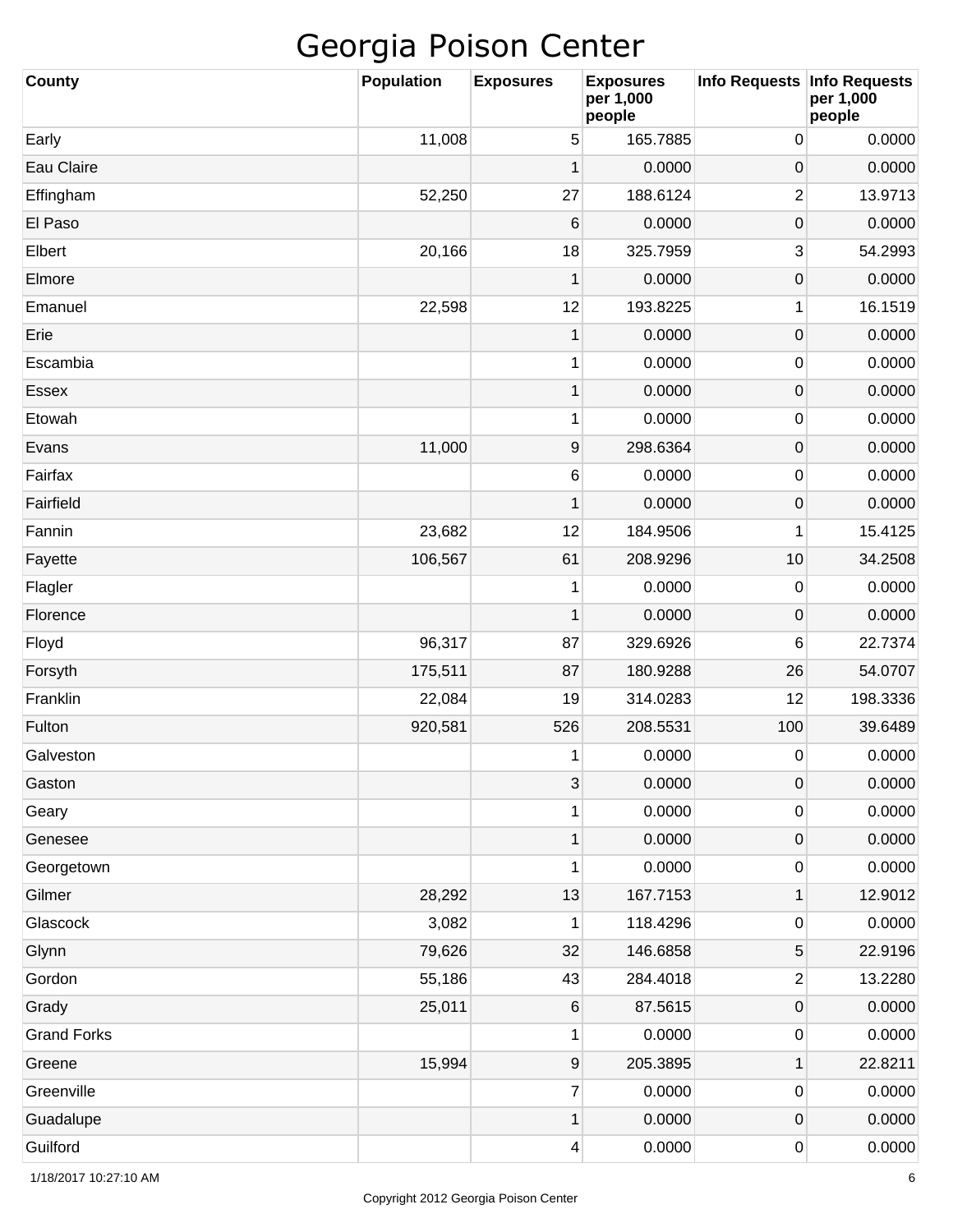| <b>County</b>       | <b>Population</b> | <b>Exposures</b>    | <b>Exposures</b><br>per 1,000<br>people | Info Requests   Info Requests | per 1,000<br>people |
|---------------------|-------------------|---------------------|-----------------------------------------|-------------------------------|---------------------|
| Gwinnett            | 805,321           | 325                 | 147.3015                                | 33                            | 14.9568             |
| Habersham           | 43,041            | 30                  | 254.4086                                | 1                             | 8.4803              |
| Hall                | 179,684           | 128                 | 260.0120                                | $\overline{7}$                | 14.2194             |
| Hamilton            |                   | 11                  | 0.0000                                  | 3                             | 0.0000              |
| <b>Hampton City</b> |                   | 1                   | 0.0000                                  | $\mathsf{O}\xspace$           | 0.0000              |
| Hancock             | 9,429             | $\overline{c}$      | 77.4207                                 | 0                             | 0.0000              |
| Haralson            | 28,780            | 21                  | 266.3308                                | $\overline{c}$                | 25.3648             |
| Harris              | 32,024            | 15                  | 170.9655                                | 6                             | 68.3862             |
| Harrison            |                   | $\mathsf{O}\xspace$ | 0.0000                                  | 1                             | 0.0000              |
| Hart                | 25,213            | 4                   | 57.9066                                 | 1                             | 14.4767             |
| Hartford            |                   | $\mathbf 1$         | 0.0000                                  | 1                             | 0.0000              |
| <b>Hawkins</b>      |                   | 0                   | 0.0000                                  | 1                             | 0.0000              |
| Heard               | 11,834            | $\,6\,$             | 185.0600                                | $\mathsf{O}\xspace$           | 0.0000              |
| Henderson           |                   | 3                   | 0.0000                                  | 0                             | 0.0000              |
| <b>Hendricks</b>    |                   | $\overline{2}$      | 0.0000                                  | $\mathsf{O}\xspace$           | 0.0000              |
| Hennepin            |                   | $\overline{c}$      | 0.0000                                  | 0                             | 0.0000              |
| Henry               | 203,922           | 105                 | 187.9395                                | 12                            | 21.4788             |
| Hillsborough        |                   | $\overline{7}$      | 0.0000                                  | 0                             | 0.0000              |
| Hoke                |                   | $\mathbf 1$         | 0.0000                                  | $\mathsf{O}\xspace$           | 0.0000              |
| Honolulu            |                   | 2                   | 0.0000                                  | 0                             | 0.0000              |
| Houston             | 139,900           | 75                  | 195.6755                                | $\overline{7}$                | 18.2630             |
| Hudson              |                   | 1                   | 0.0000                                  | 0                             | 0.0000              |
| Iberville           |                   | 1                   | 0.0000                                  | $\mathbf 0$                   | 0.0000              |
| <b>Indian River</b> |                   | $\mathbf{3}$        | 0.0000                                  | 0                             | 0.0000              |
| Iredell             |                   | 1                   | 0.0000                                  | $\mathsf{O}\xspace$           | 0.0000              |
| Irwin               | 9,538             | 6                   | 229.6079                                | 0                             | 0.0000              |
| Jackson             | 60,485            | 49                  | 295.6931                                | 10                            | 60.3455             |
| James City          |                   | 1                   | 0.0000                                  | 0                             | 0.0000              |
| Jasper              | 13,960            | 6                   | 156.8768                                | $\mathsf{O}\xspace$           | 0.0000              |
| Jeff Davis          | 15,068            | 9                   | 218.0117                                | 0                             | 0.0000              |
| Jefferson           | 16,930            | 15                  | 323.3904                                | $\mathbf 1$                   | 21.5594             |
| Jenkins             | 8,340             | $\overline{2}$      | 87.5300                                 | 0                             | 0.0000              |
| Johnson             | 9,980             | 6                   | 219.4389                                | $\mathsf{O}\xspace$           | 0.0000              |
| Jones               | 28,669            | $\overline{7}$      | 89.1207                                 | 0                             | 0.0000              |
| Kauai               |                   | 1                   | 0.0000                                  | $\mathsf{O}\xspace$           | 0.0000              |
| King                |                   | $\overline{2}$      | 0.0000                                  | 0                             | 0.0000              |
| Kings               |                   | 1                   | 0.0000                                  | 0                             | 0.0000              |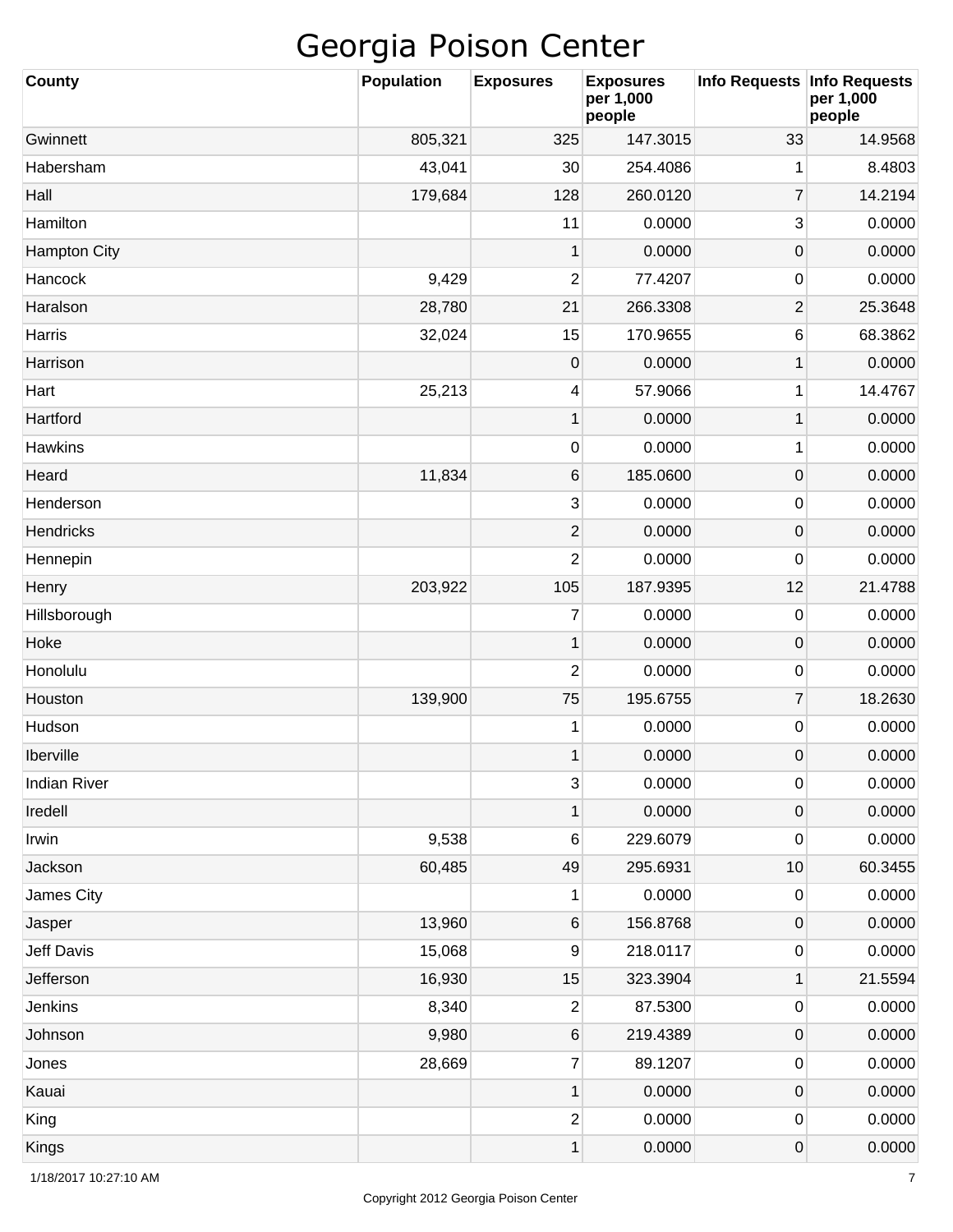| <b>County</b> | <b>Population</b> | <b>Exposures</b>         | <b>Exposures</b><br>per 1,000<br>people | <b>Info Requests</b> | <b>Info Requests</b><br>per 1,000<br>people |
|---------------|-------------------|--------------------------|-----------------------------------------|----------------------|---------------------------------------------|
| Knox          |                   | $\overline{\mathbf{c}}$  | 0.0000                                  | 1                    | 0.0000                                      |
| La Salle      |                   | 1                        | 0.0000                                  | $\mathbf 0$          | 0.0000                                      |
| Laclede       |                   | 1                        | 0.0000                                  | 0                    | 0.0000                                      |
| Lafayette     |                   | $\mathbf 1$              | 0.0000                                  | 1                    | 0.0000                                      |
| Lafourche     |                   | 1                        | 0.0000                                  | 0                    | 0.0000                                      |
| Lake          |                   | $\overline{2}$           | 0.0000                                  | $\boldsymbol{0}$     | 0.0000                                      |
| Lamar         | 18,317            | 4                        | 79.7074                                 | 1                    | 19.9268                                     |
| Lanier        | 10,078            | 3                        | 108.6525                                | $\mathbf 0$          | 0.0000                                      |
| Lapeer        |                   | 1                        | 0.0000                                  | 0                    | 0.0000                                      |
| Laurens       | 48,434            | 32                       | 241.1529                                | 1                    | 7.5360                                      |
| Lee           | 28,298            | 18                       | 232.1719                                | 4                    | 51.5938                                     |
| Leon          |                   | $\mathbf 1$              | 0.0000                                  | $\mathbf 0$          | 0.0000                                      |
| Lexington     |                   | 5                        | 0.0000                                  | 0                    | 0.0000                                      |
| Liberty       | 63,453            | 42                       | 241.5961                                | 1                    | 5.7523                                      |
| Lincoln       | 7,996             | 4                        | 182.5913                                | 1                    | 45.6478                                     |
| Logan         |                   | $\overline{2}$           | 0.0000                                  | $\mathbf 0$          | 0.0000                                      |
| Long          | 14,464            | 6                        | 151.4104                                | $\overline{c}$       | 50.4701                                     |
| Lonoke        |                   | $\mathbf 1$              | 0.0000                                  | $\mathbf 0$          | 0.0000                                      |
| Lorain        |                   | $\overline{2}$           | 0.0000                                  | 0                    | 0.0000                                      |
| Los Angeles   |                   | 6                        | 0.0000                                  | $\mathbf 0$          | 0.0000                                      |
| Loudoun       |                   | $\overline{c}$           | 0.0000                                  | 0                    | 0.0000                                      |
| Lowndes       | 109,233           | 53                       | 177.0985                                | 3                    | 10.0244                                     |
| Lumpkin       | 29,966            | 11                       | 133.9852                                | 5                    | 60.9024                                     |
| Lyon          |                   | $\mathbf 1$              | 0.0000                                  | $\mathbf 0$          | 0.0000                                      |
| Macon         | 14,740            | $\overline{\mathbf{c}}$  | 49.5251                                 | 0                    | 0.0000                                      |
| Madison       | 28,120            | 19                       | 246.6216                                | $\boldsymbol{0}$     | 0.0000                                      |
| Manatee       |                   | 1                        | 0.0000                                  | 0                    | 0.0000                                      |
| Maricopa      |                   | $\overline{\mathbf{c}}$  | 0.0000                                  | $\boldsymbol{0}$     | 0.0000                                      |
| Marion        | 8,742             | 6                        | 250.5148                                | 0                    | 0.0000                                      |
| Marlboro      |                   | $\mathbf 1$              | 0.0000                                  | $\boldsymbol{0}$     | 0.0000                                      |
| Marshall      |                   | 1                        | 0.0000                                  | 0                    | 0.0000                                      |
| Martin        |                   | $\overline{c}$           | 0.0000                                  | $\boldsymbol{0}$     | 0.0000                                      |
| McDowell      |                   | 1                        | 0.0000                                  | 0                    | 0.0000                                      |
| McDuffie      | 21,875            | $\overline{\mathcal{I}}$ | 116.8000                                | $\boldsymbol{0}$     | 0.0000                                      |
| McIntosh      | 14,333            | 1                        | 25.4657                                 | 0                    | 0.0000                                      |
| McKenzie      |                   | $\pmb{0}$                | 0.0000                                  | 1                    | 0.0000                                      |
| McLennan      |                   | 1                        | 0.0000                                  | 0                    | 0.0000                                      |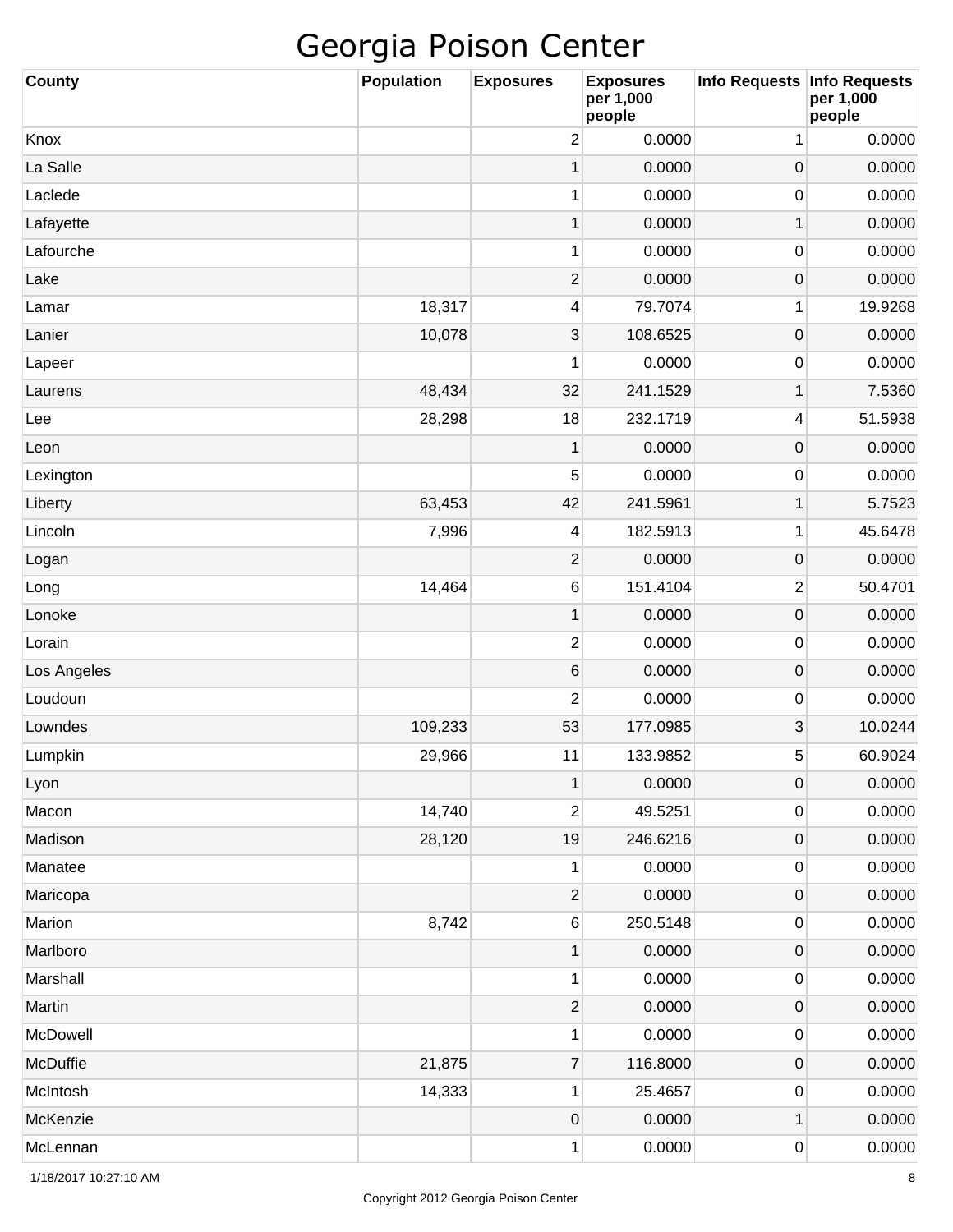| <b>County</b>            | <b>Population</b> | <b>Exposures</b>        | <b>Exposures</b><br>per 1,000<br>people | <b>Info Requests</b>    | <b>Info Requests</b><br>per 1,000<br>people |
|--------------------------|-------------------|-------------------------|-----------------------------------------|-------------------------|---------------------------------------------|
| Mecklenburg              |                   | 14                      | 0.0000                                  | $\overline{2}$          | 0.0000                                      |
| Merced                   |                   | 1                       | 0.0000                                  | 0                       | 0.0000                                      |
| Meriwether               | 21,992            | 10                      | 165.9694                                | $\mathsf{O}\xspace$     | 0.0000                                      |
| Miami-Dade               |                   | 3                       | 0.0000                                  | 1                       | 0.0000                                      |
| Middlesex                |                   | 1                       | 0.0000                                  | $\mathsf{O}\xspace$     | 0.0000                                      |
| Miller                   | 6,125             | 5                       | 297.9592                                | 0                       | 0.0000                                      |
| Milwaukee                |                   | $\overline{2}$          | 0.0000                                  | $\mathsf{O}\xspace$     | 0.0000                                      |
| Mingo                    |                   | 1                       | 0.0000                                  | 0                       | 0.0000                                      |
| Mitchell                 | 23,498            | $\overline{7}$          | 108.7327                                | $\mathsf{O}\xspace$     | 0.0000                                      |
| Mobile                   |                   | 1                       | 0.0000                                  | 1                       | 0.0000                                      |
| Monroe                   | 21,757            | 19                      | 318.7480                                | $\mathbf 1$             | 16.7762                                     |
| Montgomery               | 9,123             | 3                       | 120.0263                                | 1                       | 40.0088                                     |
| Moore                    |                   | $\overline{2}$          | 0.0000                                  | $\mathsf{O}\xspace$     | 0.0000                                      |
| Morgan                   | 17,868            | 13                      | 265.5585                                | 0                       | 0.0000                                      |
| Multnomah                |                   | 1                       | 0.0000                                  | $\mathsf{O}\xspace$     | 0.0000                                      |
| Murray                   | 39,628            | 20                      | 184.2132                                | 6                       | 55.2640                                     |
| Muscogee                 | 189,885           | 94                      | 180.6883                                | 8                       | 15.3777                                     |
| Nacogdoches              |                   | 1                       | 0.0000                                  | 0                       | 0.0000                                      |
| Nash                     |                   | $\overline{2}$          | 0.0000                                  | $\mathsf{O}\xspace$     | 0.0000                                      |
| Nassau                   |                   | 1                       | 0.0000                                  | 0                       | 0.0000                                      |
| New Hanover              |                   | $\overline{2}$          | 0.0000                                  | $\mathsf{O}\xspace$     | 0.0000                                      |
| New Haven                |                   | 1                       | 0.0000                                  | 0                       | 0.0000                                      |
| New London               |                   | 1                       | 0.0000                                  | $\mathsf 0$             | 0.0000                                      |
| New York                 |                   | 1                       | 0.0000                                  | 0                       | 0.0000                                      |
| <b>Newport News City</b> |                   | $\overline{\mathbf{c}}$ | 0.0000                                  | $\mathsf{O}\xspace$     | 0.0000                                      |
| Newton                   | 99,598            | 46                      | 168.5777                                | 7                       | 25.6531                                     |
| Norfolk                  |                   | 1                       | 0.0000                                  | $\mathsf{O}\xspace$     | 0.0000                                      |
| Norfolk City             |                   | $\overline{2}$          | 0.0000                                  | 0                       | 0.0000                                      |
| Northampton              |                   | $\boldsymbol{0}$        | 0.0000                                  | $\mathbf 1$             | 0.0000                                      |
| Oconee                   | 32,808            | 13                      | 144.6294                                | $\overline{\mathbf{c}}$ | 22.2507                                     |
| Oglethorpe               | 14,899            | 1                       | 24.4983                                 | $\mathsf{O}\xspace$     | 0.0000                                      |
| Okaloosa                 |                   | $5\overline{)}$         | 0.0000                                  | 0                       | 0.0000                                      |
| Olmsted                  |                   | 1                       | 0.0000                                  | $\mathsf{O}\xspace$     | 0.0000                                      |
| Onondaga                 |                   | 1                       | 0.0000                                  | 0                       | 0.0000                                      |
| Onslow                   |                   | $\mathbf 5$             | 0.0000                                  | $\mathsf{O}\xspace$     | 0.0000                                      |
| Ontario                  |                   | 1                       | 0.0000                                  | 1                       | 0.0000                                      |
| Orange                   |                   | $\,$ 6 $\,$             | 0.0000                                  | $\mathsf{O}\xspace$     | 0.0000                                      |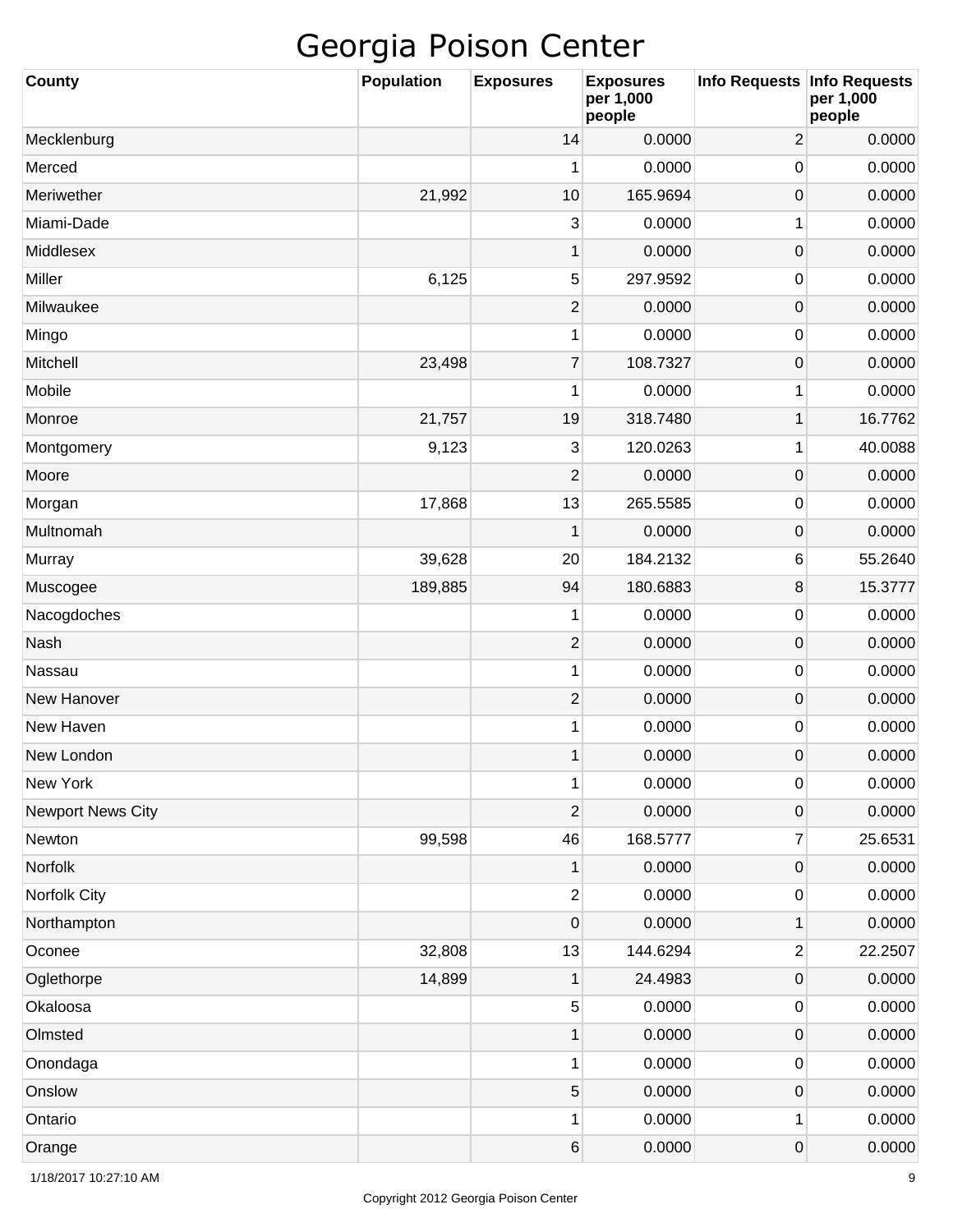| <b>County</b>         | Population | <b>Exposures</b>        | <b>Exposures</b><br>per 1,000<br>people | Info Requests Info Requests | per 1,000<br>people |
|-----------------------|------------|-------------------------|-----------------------------------------|-----------------------------|---------------------|
| Osceola               |            | 1                       | 0.0000                                  | 0                           | 0.0000              |
| Otsego                |            | 1                       | 0.0000                                  | 0                           | 0.0000              |
| Palm Beach            |            | 4                       | 0.0000                                  | 0                           | 0.0000              |
| Pasco                 |            | 1                       | 0.0000                                  | 0                           | 0.0000              |
| Passaic               |            | 1                       | 0.0000                                  | 0                           | 0.0000              |
| Paulding              | 142,324    | 62                      | 159.0034                                | 2                           | 5.1291              |
| Peach                 | 27,695     | 17                      | 224.0477                                | 2                           | 26.3585             |
| Philadelphia          |            | 2                       | 0.0000                                  | 0                           | 0.0000              |
| Pickens               | 29,431     | 19                      | 235.6359                                | 1                           | 12.4019             |
| Pierce                | 18,758     | 9                       | 175.1253                                | 0                           | 0.0000              |
| Pike                  | 17,869     | 10                      | 204.2644                                | 1                           | 20.4264             |
| Pima                  |            | 1                       | 0.0000                                  | 0                           | 0.0000              |
| Pinellas              |            | 4                       | 0.0000                                  | 1                           | 0.0000              |
| Pittsylvania          |            | 1                       | 0.0000                                  | 0                           | 0.0000              |
| Placer                |            | 1                       | 0.0000                                  | 0                           | 0.0000              |
| Platte                |            | 1                       | 0.0000                                  | 0                           | 0.0000              |
| Polk                  | 41,475     | 29                      | 255.2140                                | 3                           | 26.4014             |
| <b>Prince Georges</b> |            | 5                       | 0.0000                                  | 0                           | 0.0000              |
| Prince William        |            | 1                       | 0.0000                                  | 0                           | 0.0000              |
| Pulaski               | 12,010     | 8                       | 243.1307                                | 1                           | 30.3913             |
| Putnam                | 21,218     | 14                      | 240.8333                                | 2                           | 34.4048             |
| Queens                |            | 1                       | 0.0000                                  | 0                           | 0.0000              |
| Quitman               | 2,513      | 1                       | 145.2447                                | 0                           | 0.0000              |
| Rabun                 | 16,726     | 12                      | 261.8678                                | $\pmb{0}$                   | 0.0000              |
| Randolph              | 7,719      | 5                       | 236.4296                                | 0                           | 0.0000              |
| Richland              |            | 5                       | 0.0000                                  | 0                           | 0.0000              |
| Richmond              | 200,549    | 90                      | 163.8004                                | 8                           | 14.5600             |
| <b>Richmond City</b>  |            | 1                       | 0.0000                                  | 0                           | 0.0000              |
| Riverside             |            | $\sqrt{3}$              | 0.0000                                  | 0                           | 0.0000              |
| Roanoke City          |            | 1                       | 0.0000                                  | 0                           | 0.0000              |
| Robeson               |            | 1                       | 0.0000                                  | 0                           | 0.0000              |
| Rockdale              | 85,215     | 49                      | 209.8809                                | 2                           | 8.5666              |
| Russell               |            | 16                      | 0.0000                                  | 3                           | 0.0000              |
| Rutherford            |            | 3                       | 0.0000                                  | 0                           | 0.0000              |
| Sacramento            |            | $\overline{\mathbf{c}}$ | 0.0000                                  | 0                           | 0.0000              |
| Saint Johns           |            | $\mathbf 1$             | 0.0000                                  | 0                           | 0.0000              |
| Saint Louis           |            | 1                       | 0.0000                                  | 0                           | 0.0000              |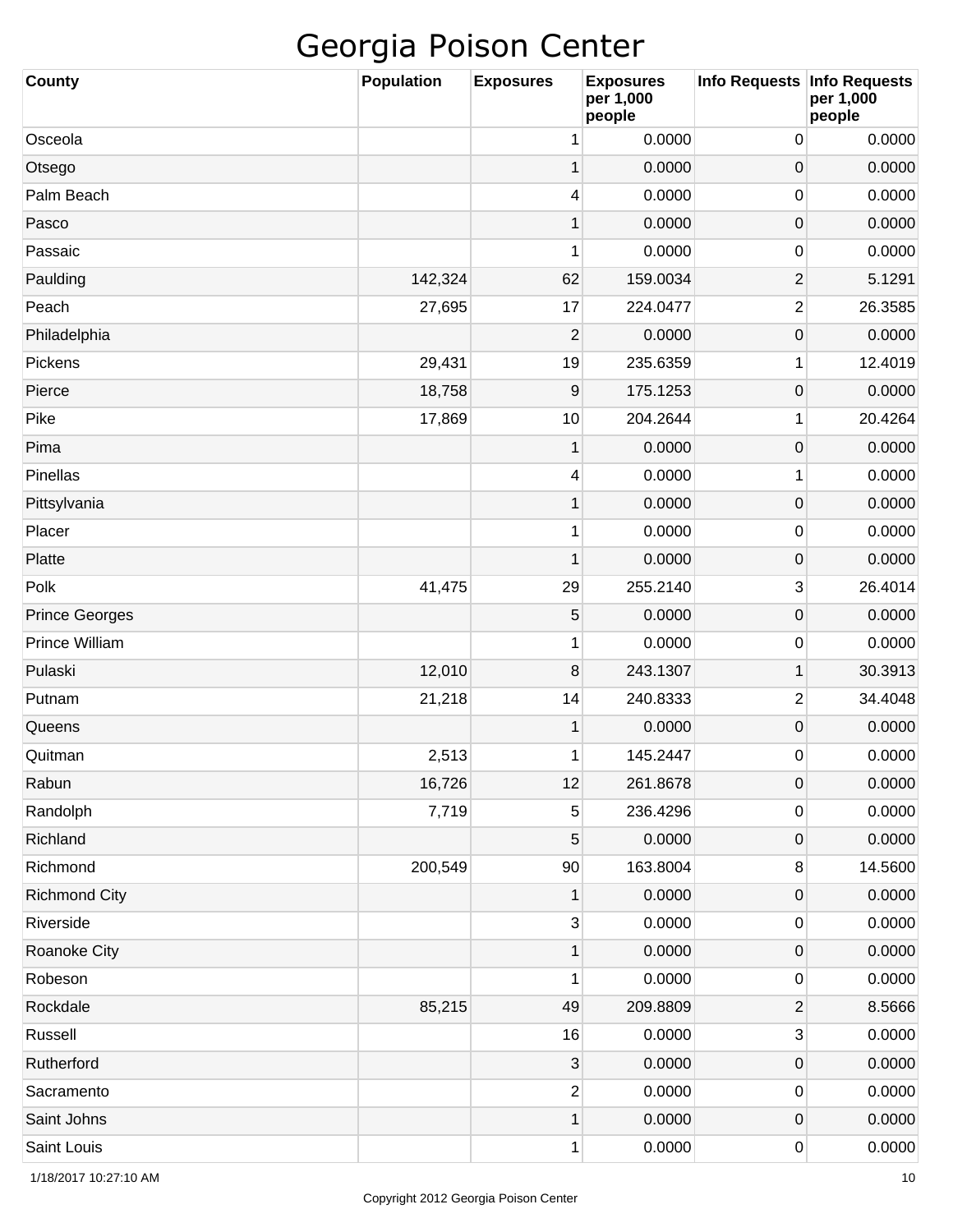| <b>County</b>    | <b>Population</b> | <b>Exposures</b>        | <b>Exposures</b><br>per 1,000<br>people | Info Requests Info Requests | per 1,000<br>people |
|------------------|-------------------|-------------------------|-----------------------------------------|-----------------------------|---------------------|
| Saint Louis City |                   | 1                       | 0.0000                                  | $\mathbf 0$                 | 0.0000              |
| Saint Lucie      |                   | 2                       | 0.0000                                  | $\mathbf 0$                 | 0.0000              |
| Salt Lake        |                   | $\mathbf{1}$            | 0.0000                                  | $\mathbf 0$                 | 0.0000              |
| Sampson          |                   | 1                       | 0.0000                                  | $\mathbf 0$                 | 0.0000              |
| San Bernardino   |                   | $\overline{\mathbf{c}}$ | 0.0000                                  | $\mathbf 0$                 | 0.0000              |
| San Diego        |                   | 5                       | 0.0000                                  | 1                           | 0.0000              |
| San Francisco    |                   | $\mathbf{1}$            | 0.0000                                  | 1                           | 0.0000              |
| Sandusky         |                   | 1                       | 0.0000                                  | $\mathbf 0$                 | 0.0000              |
| Santa Clara      |                   | $\overline{\mathbf{c}}$ | 0.0000                                  | $\mathbf 0$                 | 0.0000              |
| Sarasota         |                   | 2                       | 0.0000                                  | $\mathbf 0$                 | 0.0000              |
| Saratoga         |                   | $\mathbf{1}$            | 0.0000                                  | $\mathbf 0$                 | 0.0000              |
| Sarpy            |                   | 1                       | 0.0000                                  | $\mathbf 0$                 | 0.0000              |
| Scott            |                   | $\mathbf 1$             | 0.0000                                  | $\mathbf 0$                 | 0.0000              |
| Screven          | 14,593            | 4                       | 100.0480                                | $\mathbf 0$                 | 0.0000              |
| Seminole         | 8,729             | $\overline{7}$          | 292.7025                                | 1                           | 41.8146             |
| Shawano          |                   | 1                       | 0.0000                                  | $\mathbf 0$                 | 0.0000              |
| Shelby           |                   | 3                       | 0.0000                                  | $\mathbf 0$                 | 0.0000              |
| Spalding         | 64,073            | 36                      | 205.0786                                | $\overline{2}$              | 11.3933             |
| Spartanburg      |                   | 1                       | 0.0000                                  | $\pmb{0}$                   | 0.0000              |
| Spokane          |                   | 2                       | 0.0000                                  | $\mathbf 0$                 | 0.0000              |
| Stanly           |                   | $\mathbf{1}$            | 0.0000                                  | $\pmb{0}$                   | 0.0000              |
| <b>Stark</b>     |                   | 1                       | 0.0000                                  | $\mathbf 0$                 | 0.0000              |
| Stephens         | 26,175            | 14                      | 195.2245                                | 1                           | 13.9446             |
| Stewart          | 6,058             | 1                       | 60.2509                                 | $\pmb{0}$                   | 0.0000              |
| <b>Stokes</b>    |                   | $\mathbf{1}$            | 0.0000                                  | $\pmb{0}$                   | 0.0000              |
| Strafford        |                   | $\overline{2}$          | 0.0000                                  | $\pmb{0}$                   | 0.0000              |
| Suffolk          |                   | 5                       | 0.0000                                  | $\pmb{0}$                   | 0.0000              |
| Sumter           | 32,819            | $20\,$                  | 222.4321                                | 1                           | 11.1216             |
| Swain            |                   | 1                       | 0.0000                                  | $\pmb{0}$                   | 0.0000              |
| Talbot           | 6,865             | $\mathbf{2}$            | 106.3365                                | $\pmb{0}$                   | 0.0000              |
| Talladega        |                   | 2                       | 0.0000                                  | $\pmb{0}$                   | 0.0000              |
| Tattnall         | 25,520            | 13                      | 185.9326                                | $\boldsymbol{2}$            | 28.6050             |
| Taylor           | 8,906             | 2                       | 81.9672                                 | 1                           | 40.9836             |
| Terrell          | 9,315             | 2                       | 78.3682                                 | $\pmb{0}$                   | 0.0000              |
| Thomas           | 44,720            | 29                      | 236.6950                                | 4                           | 32.6476             |
| <b>Tift</b>      | 40,118            | 20                      | 181.9632                                | $\sqrt{3}$                  | 27.2945             |
| Tooele           |                   | $\mathbf{1}$            | 0.0000                                  | $\pmb{0}$                   | 0.0000              |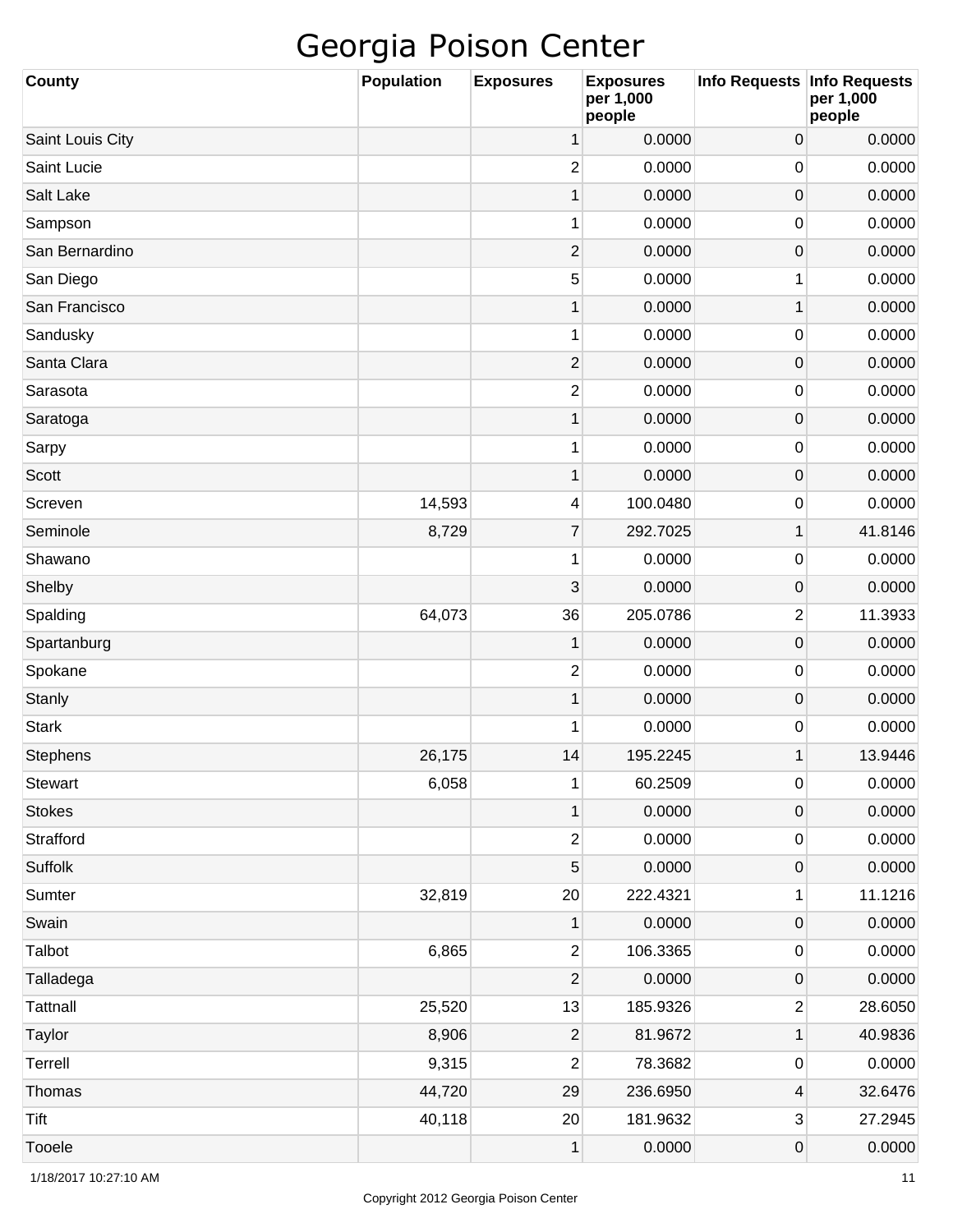| <b>County</b>       | <b>Population</b> | <b>Exposures</b> | <b>Exposures</b><br>per 1,000<br>people | Info Requests   Info Requests | per 1,000<br>people |
|---------------------|-------------------|------------------|-----------------------------------------|-------------------------------|---------------------|
| Toombs              | 27,223            | 18               | 241.3400                                | 0                             | 0.0000              |
| Towns               | 10,421            | $\overline{7}$   | 245.1780                                | $\mathbf 1$                   | 35.0254             |
| Transylvania        |                   | 1                | 0.0000                                  | 1                             | 0.0000              |
| Travis              |                   | $\overline{2}$   | 0.0000                                  | 0                             | 0.0000              |
| Treutlen            | 6,885             | 3                | 159.0414                                | 1                             | 53.0138             |
| Troup               | 67,044            | 53               | 288.5419                                | $\mathbf{2}$                  | 10.8884             |
| Turner              | 8,930             | 5                | 204.3673                                | 0                             | 0.0000              |
| Twiggs              | 9,023             | 3                | 121.3565                                | 0                             | 0.0000              |
| Ulster              |                   | 1                | 0.0000                                  | 0                             | 0.0000              |
| Union               | 21,356            | 10               | 170.9122                                | 0                             | 0.0000              |
| <b>UNKNOWN</b>      |                   | 316              | 0.0000                                  | 106                           | 0.0000              |
| Upson               | 27,153            | 15               | 201.6352                                | $\mathbf 1$                   | 13.4423             |
| Utah                |                   | 1                | 0.0000                                  | 0                             | 0.0000              |
| Virginia Beach City |                   | 1                | 0.0000                                  | 0                             | 0.0000              |
| Volusia             |                   | 0                | 0.0000                                  | 1                             | 0.0000              |
| Wabaunsee           |                   | 1                | 0.0000                                  | 0                             | 0.0000              |
| Wake                |                   | 8                | 0.0000                                  | 0                             | 0.0000              |
| Walker              | 68,756            | 12               | 63.7035                                 | $\overline{2}$                | 10.6173             |
| Walton              | 83,768            | 56               | 244.0073                                | $\overline{7}$                | 30.5009             |
| Ware                | 36,312            | 33               | 331.7085                                | 5                             | 50.2589             |
| Warren              | 5,834             | 3                | 187.6928                                | 0                             | 0.0000              |
| Washington          | 21,187            | 6                | 103.3653                                | $\mathbf 1$                   | 17.2275             |
| Washoe              |                   | $\overline{2}$   | 0.0000                                  | 0                             | 0.0000              |
| Waukesha            |                   | $\mathbf 1$      | 0.0000                                  | $\mathbf 0$                   | 0.0000              |
| Wayne               | 30,099            | 18               | 218.2797                                | 3                             | 36.3799             |
| Weber               |                   | 1                | 0.0000                                  | $\pmb{0}$                     | 0.0000              |
| White               | 27,144            | 14               | 188.2552                                | 1                             | 13.4468             |
| Whitfield           | 102,599           | 48               | 170.7619                                | 8                             | 28.4603             |
| Whitman             |                   | $\pmb{0}$        | 0.0000                                  | 1                             | 0.0000              |
| Wicomico            |                   | 1                | 0.0000                                  | $\mathbf 1$                   | 0.0000              |
| Wilcox              | 9,255             | 4                | 157.7526                                | 0                             | 0.0000              |
| Wilkes              | 10,593            | $\mathbf{3}$     | 103.3702                                | $\pmb{0}$                     | 0.0000              |
| Wilkinson           | 9,563             | 5                | 190.8397                                | 0                             | 0.0000              |
| Williams            |                   | $\mathbf 1$      | 0.0000                                  | $\pmb{0}$                     | 0.0000              |
| Williamson          |                   | 0                | 0.0000                                  | 1                             | 0.0000              |
| Wilson              |                   | $\mathbf{2}$     | 0.0000                                  | $\boldsymbol{0}$              | 0.0000              |
| Worcester           |                   | 1                | 0.0000                                  | 0                             | 0.0000              |